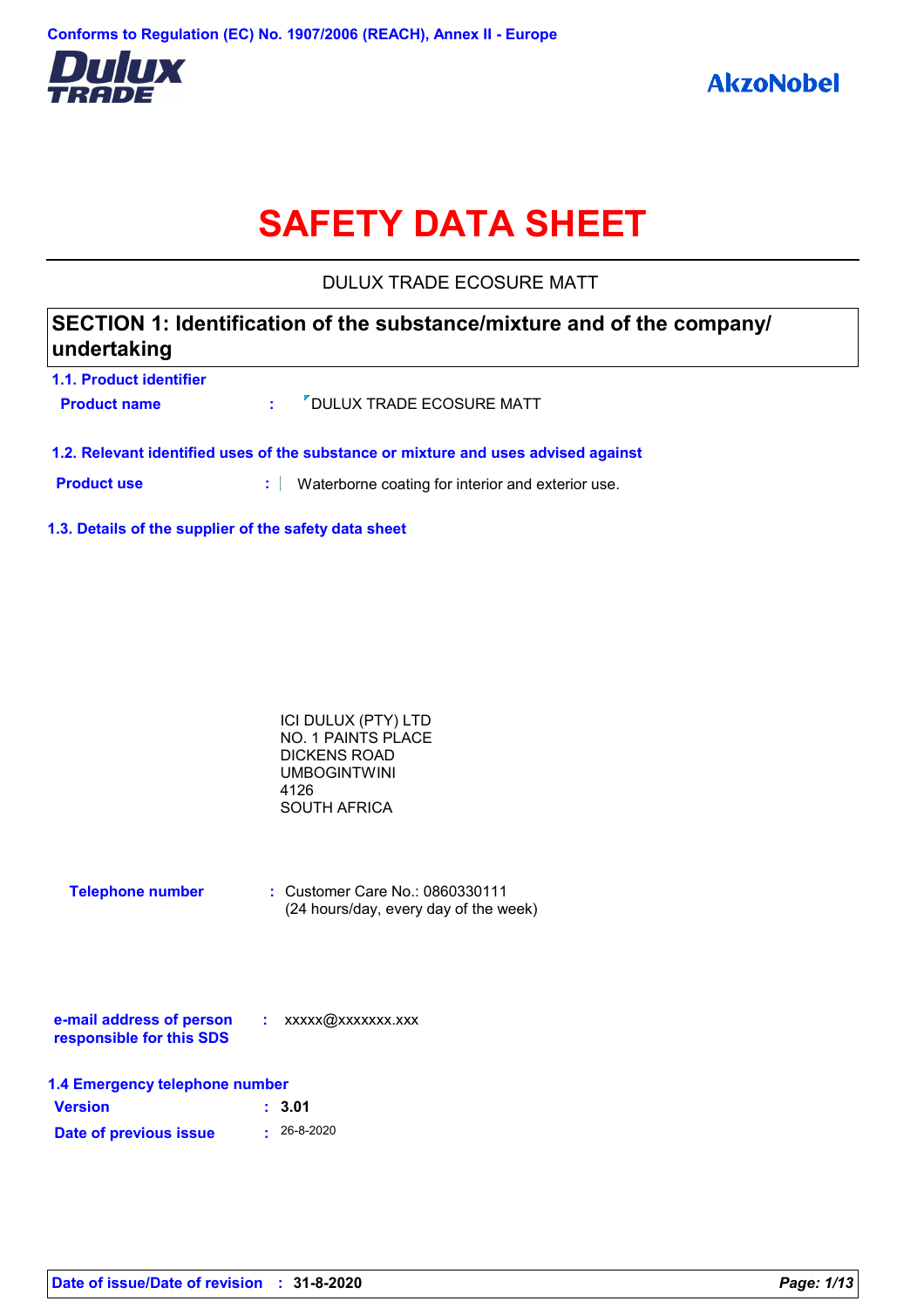### **SECTION 2: Hazards identification**

| SECTION 2: Hazards Identification                                                                                                                               |                                                                                                                              |
|-----------------------------------------------------------------------------------------------------------------------------------------------------------------|------------------------------------------------------------------------------------------------------------------------------|
| 2.1 Classification of the substance or mixture                                                                                                                  |                                                                                                                              |
| <b>Product definition</b>                                                                                                                                       | : Mixture                                                                                                                    |
|                                                                                                                                                                 | Classification according to Regulation (EC) No. 1272/2008 [CLP/GHS]                                                          |
| Skin Sens. 1, H317<br>Aquatic Chronic 3, H412                                                                                                                   |                                                                                                                              |
|                                                                                                                                                                 | The product is classified as hazardous according to Regulation (EC) 1272/2008 as amended.                                    |
| <b>Ingredients of unknown</b><br>toxicity                                                                                                                       | $: 0\%$                                                                                                                      |
| <b>Ingredients of unknown</b><br>ecotoxicity                                                                                                                    | $: 0\%$                                                                                                                      |
|                                                                                                                                                                 | See Section 16 for the full text of the H statements declared above.                                                         |
|                                                                                                                                                                 | See Section 11 for more detailed information on health effects and symptoms.                                                 |
| 2.2 Label elements                                                                                                                                              |                                                                                                                              |
| <b>Hazard pictograms</b>                                                                                                                                        |                                                                                                                              |
|                                                                                                                                                                 |                                                                                                                              |
|                                                                                                                                                                 |                                                                                                                              |
|                                                                                                                                                                 |                                                                                                                              |
| <b>Signal word</b>                                                                                                                                              | : Warning                                                                                                                    |
| <b>Hazard statements</b>                                                                                                                                        | : H317 - May cause an allergic skin reaction.<br>H412 - Harmful to aquatic life with long lasting effects.                   |
| <b>Precautionary statements</b>                                                                                                                                 |                                                                                                                              |
| <b>General</b>                                                                                                                                                  | : P102 - Keep out of reach of children.<br>P101 - If medical advice is needed, have product container or label at hand.      |
| <b>Prevention</b>                                                                                                                                               | : P262 - Do not get in eyes, on skin, or on clothing.                                                                        |
| <b>Response</b>                                                                                                                                                 | : P312 - Call a POISON CENTER or doctor/physician if you feel unwell.                                                        |
| <b>Storage</b>                                                                                                                                                  | : Not applicable.                                                                                                            |
| <b>Disposal</b>                                                                                                                                                 | : P501 - Dispose of contents and container in accordance with all local, regional,<br>national or international regulations. |
| <b>Hazardous ingredients</b>                                                                                                                                    | : methylisothiazolinone<br>1,2-benzisothiazol-3(2H)-one<br>$C(M)$ IT/MIT $(3:1)$                                             |
|                                                                                                                                                                 | Warning! Hazardous respirable droplets may be formed when sprayed. Do not<br>breathe spray or mist.                          |
| <b>Annex XVII - Restrictions</b><br>on the manufacture,<br>placing on the market and<br>use of certain dangerous<br>substances, mixtures and<br><b>articles</b> | : Not applicable.                                                                                                            |
| <b>Special packaging requirements</b>                                                                                                                           |                                                                                                                              |
| <b>Containers to be fitted</b><br>with child-resistant<br>fastenings                                                                                            | : Not applicable.                                                                                                            |
| <b>Tactile warning of danger</b>                                                                                                                                | : Not applicable.                                                                                                            |
| 2.3 Other hazards                                                                                                                                               |                                                                                                                              |

**Other hazards which do : not result in classification** : None known.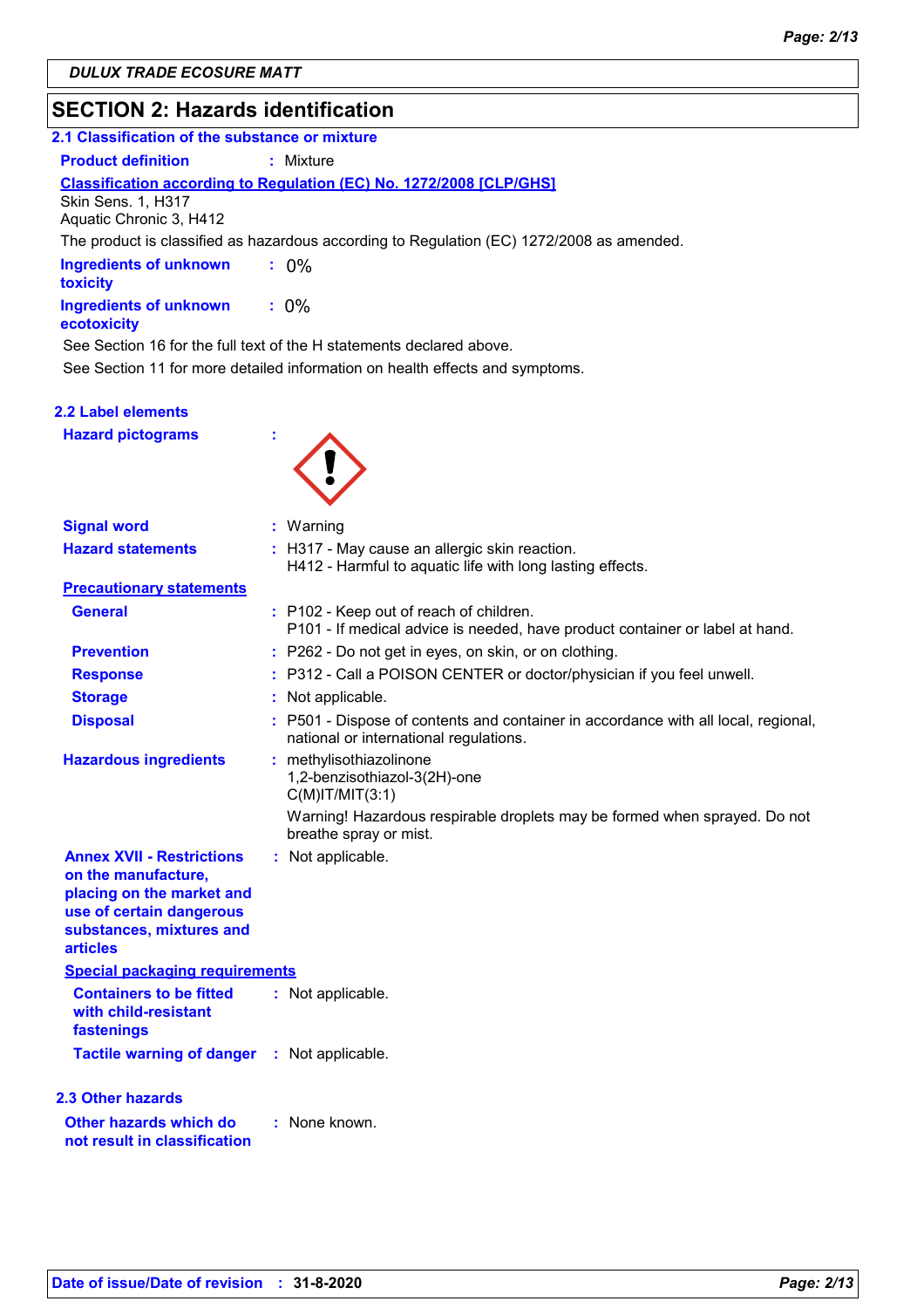### **SECTION 3: Composition/information on ingredients**

| <b>3.2 Mixtures</b>            | : Mixture                                                                 |               |                                                                                                                                                                                                                                                                                       |             |
|--------------------------------|---------------------------------------------------------------------------|---------------|---------------------------------------------------------------------------------------------------------------------------------------------------------------------------------------------------------------------------------------------------------------------------------------|-------------|
| <b>Product/ingredient name</b> | <b>Identifiers</b>                                                        | $\frac{9}{6}$ | <b>Regulation (EC) No.</b><br>1272/2008 [CLP]                                                                                                                                                                                                                                         | <b>Type</b> |
| methylisothiazolinone          | CAS: 2682-20-4<br>Index: self<br>classification                           | < 0.01        | Acute Tox. 3, H301<br>Acute Tox. 3, H311<br>Acute Tox. 2, H330<br>Skin Corr. 1B, H314<br>Eye Dam. 1, H318<br>Skin Sens. 1A, H317<br>Aquatic Acute 1, H400 (M=10)<br>Aquatic Chronic 1, H410 (M=1)<br><b>EUH071</b>                                                                    | $[1]$       |
| $C(M)$ IT/MIT $(3:1)$          | REACH #:<br>01-2120764691-48<br>CAS: 55965-84-9<br>Index:<br>613-167-00-5 | < 0,025       | Acute Tox. 3, H301<br>Acute Tox. 2, H310<br>Acute Tox. 2, H330<br>Skin Corr. 1C, H314<br>Eye Dam. 1, H318<br>Skin Sens. 1A, H317<br>Aquatic Acute 1, H400 (M=100)<br>Aquatic Chronic 1, H410 (M=100)<br>See Section 16 for<br>the full text of the H<br>statements declared<br>above. | $[1]$       |

There are no additional ingredients present which, within the current knowledge of the supplier and in the

concentrations applicable, are classified as hazardous to health or the environment, are PBTs, vPvBs or Substances of equivalent concern, or have been assigned a workplace exposure limit and hence require reporting in this section.

**Type** 

[1] Substance classified with a health or environmental hazard

[2] Substance with a workplace exposure limit

[3] Substance meets the criteria for PBT according to Regulation (EC) No. 1907/2006, Annex XIII

[4] Substance meets the criteria for vPvB according to Regulation (EC) No. 1907/2006, Annex XIII

[5] Substance of equivalent concern

[6] Additional disclosure due to company policy

Occupational exposure limits, if available, are listed in Section 8.

### **SECTION 4: First aid measures**

| 4.1 Description of first aid measures |                                                                                                                                                                                                                                                                          |
|---------------------------------------|--------------------------------------------------------------------------------------------------------------------------------------------------------------------------------------------------------------------------------------------------------------------------|
| <b>General</b>                        | : In all cases of doubt, or when symptoms persist, seek medical attention. Never give<br>anything by mouth to an unconscious person. If unconscious, place in recovery<br>position and seek medical advice.                                                              |
| <b>Eye contact</b>                    | : Remove contact lenses, irrigate copiously with clean, fresh water, holding the<br>eyelids apart for at least 10 minutes and seek immediate medical advice.                                                                                                             |
| <b>Inhalation</b>                     | : Remove to fresh air. Keep person warm and at rest. If not breathing, if breathing is<br>irregular or if respiratory arrest occurs, provide artificial respiration or oxygen by<br>trained personnel.                                                                   |
| <b>Skin contact</b>                   | : Remove contaminated clothing and shoes. Wash skin thoroughly with soap and<br>water or use recognised skin cleanser. Do NOT use solvents or thinners.                                                                                                                  |
| <b>Ingestion</b>                      | : If swallowed, seek medical advice immediately and show the container or label.<br>Keep person warm and at rest. Do NOT induce vomiting.                                                                                                                                |
| <b>Protection of first-aiders</b>     | : No action shall be taken involving any personal risk or without suitable training. It<br>may be dangerous to the person providing aid to give mouth-to-mouth resuscitation.<br>Wash contaminated clothing thoroughly with water before removing it, or wear<br>gloves. |

#### **4.2 Most important symptoms and effects, both acute and delayed**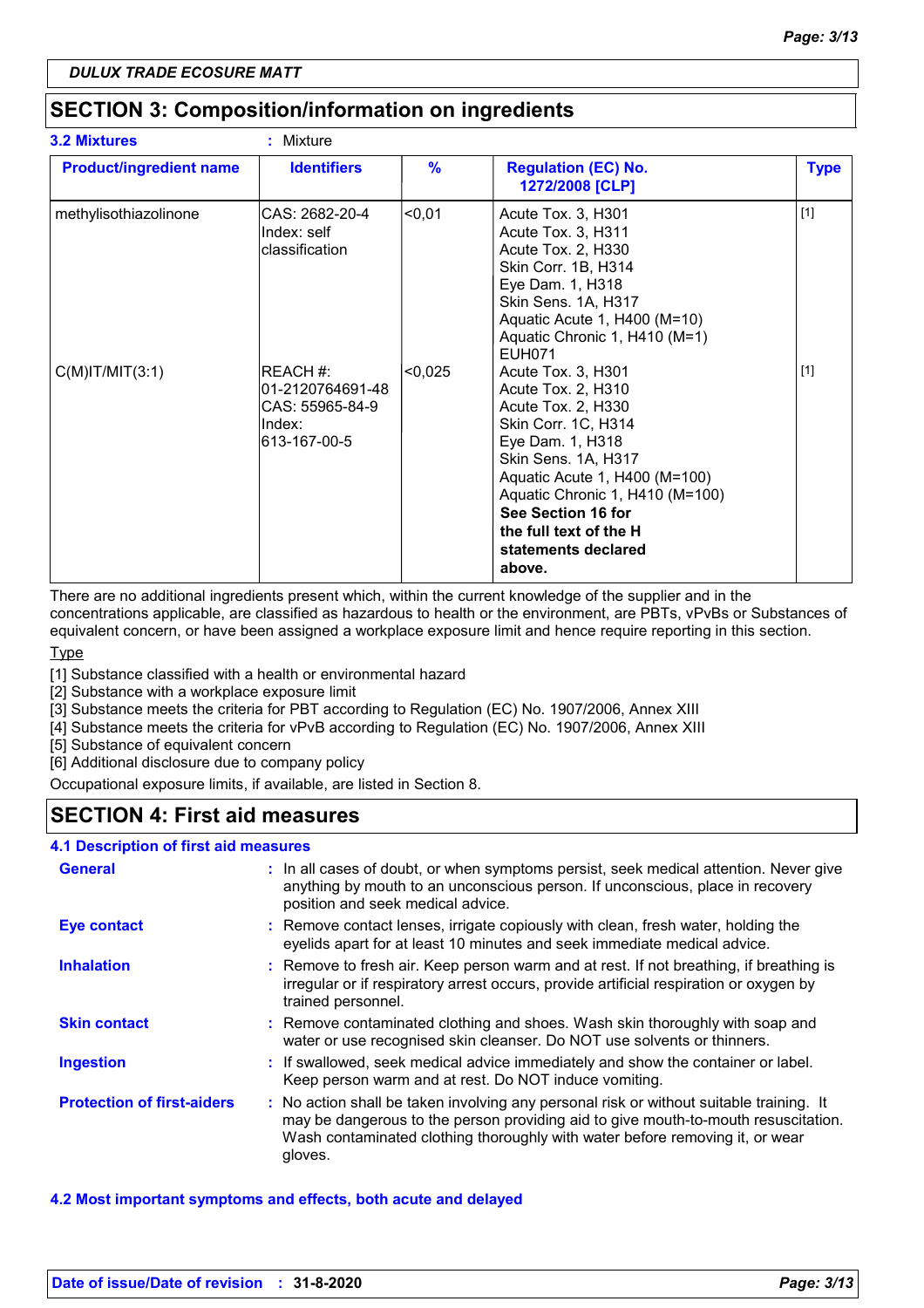### **SECTION 4: First aid measures**

There are no data available on the mixture itself. The mixture has been assessed following the conventional method of the CLP Regulation (EC) No 1272/2008 and is classified for toxicological properties accordingly. See Sections 2 and 3 for details.

Exposure to component solvent vapour concentrations in excess of the stated occupational exposure limit may result in adverse health effects such as mucous membrane and respiratory system irritation and adverse effects on the kidneys, liver and central nervous system. Symptoms and signs include headache, dizziness, fatigue, muscular weakness, drowsiness and, in extreme cases, loss of consciousness.

Solvents may cause some of the above effects by absorption through the skin. Repeated or prolonged contact with the mixture may cause removal of natural fat from the skin, resulting in non-allergic contact dermatitis and absorption through the skin.

If splashed in the eyes, the liquid may cause irritation and reversible damage.

Ingestion may cause nausea, diarrhea and vomiting.

This takes into account, where known, delayed and immediate effects and also chronic effects of components from short-term and long-term exposure by oral, inhalation and dermal routes of exposure and eye contact.

Contains methylisothiazolinone, 1,2-benzisothiazol-3(2H)-one, C(M)IT/MIT(3:1). May produce an allergic reaction.

#### **4.3 Indication of any immediate medical attention and special treatment needed**

| <b>Notes to physician</b>  | : Treat symptomatically. Contact poison treatment specialist immediately if large<br>quantities have been ingested or inhaled. |
|----------------------------|--------------------------------------------------------------------------------------------------------------------------------|
| <b>Specific treatments</b> | No specific treatment.                                                                                                         |

See toxicological information (Section 11)

#### **SECTION 5: Firefighting measures** Recommended: alcohol-resistant foam, CO₂, powders, water spray. **: :** Do not use water jet. **Hazardous combustion products Hazards from the substance or mixture Special protective equipment for fire-fighters 5.1 Extinguishing media :** Fire will produce dense black smoke. Exposure to decomposition products may **:** Decomposition products may include the following materials: carbon monoxide, **:** Appropriate breathing apparatus may be required. **Suitable extinguishing media Unsuitable extinguishing media 5.2 Special hazards arising from the substance or mixture 5.3 Advice for firefighters Special protective actions for fire-fighters :** Cool closed containers exposed to fire with water. Do not release runoff from fire to cause a health hazard. drains or watercourses. carbon dioxide, smoke, oxides of nitrogen.

### **SECTION 6: Accidental release measures**

|                                                |    | 6.1 Personal precautions, protective equipment and emergency procedures                                                                                                                                         |
|------------------------------------------------|----|-----------------------------------------------------------------------------------------------------------------------------------------------------------------------------------------------------------------|
| For non-emergency<br>personnel                 |    | : Exclude sources of ignition and ventilate the area. Avoid breathing vapour or mist.<br>Refer to protective measures listed in sections 7 and 8.                                                               |
| For emergency responders                       | п. | If specialised clothing is required to deal with the spillage, take note of any<br>information in Section 8 on suitable and unsuitable materials. See also the<br>information in "For non-emergency personnel". |
| <b>6.2 Environmental</b><br><b>precautions</b> |    | : Do not allow to enter drains or watercourses. If the product contaminates lakes,<br>rivers, or sewers, inform the appropriate authorities in accordance with local<br>regulations.                            |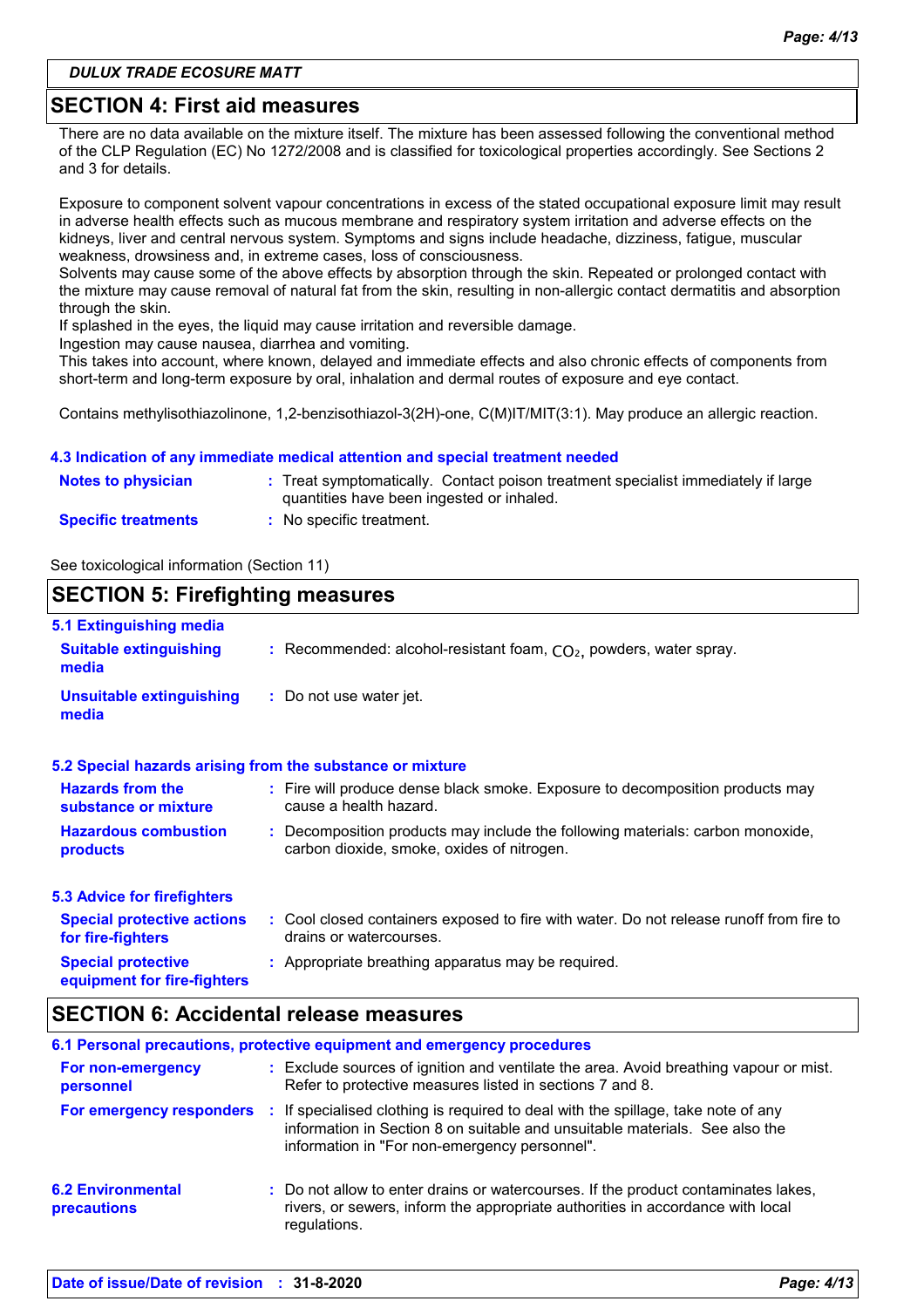### **SECTION 6: Accidental release measures**

| 6.3 Methods and material<br>for containment and<br>cleaning up | : Contain and collect spillage with non-combustible, absorbent material e.g. sand,<br>earth, vermiculite or diatomaceous earth and place in container for disposal<br>according to local regulations (see Section 13). Preferably clean with a detergent.<br>Avoid using solvents. |
|----------------------------------------------------------------|------------------------------------------------------------------------------------------------------------------------------------------------------------------------------------------------------------------------------------------------------------------------------------|
| 6.4 Reference to other<br><b>sections</b>                      | : See Section 1 for emergency contact information.<br>See Section 8 for information on appropriate personal protective equipment.<br>See Section 13 for additional waste treatment information.                                                                                    |

### **SECTION 7: Handling and storage**

The information in this section contains generic advice and guidance. The list of Identified Uses in Section 1 should be consulted for any available use-specific information provided in the Exposure Scenario(s).

| <b>7.1 Precautions for safe</b><br>handling | : Prevent the creation of flammable or explosive concentrations of vapours in air and<br>avoid vapour concentrations higher than the occupational exposure limits.<br>In addition, the product should only be used in areas from which all naked lights and<br>other sources of ignition have been excluded. Electrical equipment should be<br>protected to the appropriate standard.<br>Mixture may charge electrostatically: always use earthing leads when transferring<br>from one container to another.<br>Operators should wear antistatic footwear and clothing and floors should be of the<br>conducting type.<br>Keep away from heat, sparks and flame. No sparking tools should be used.<br>Avoid contact with skin and eyes. Avoid the inhalation of dust, particulates, spray or<br>mist arising from the application of this mixture. Avoid inhalation of dust from<br>sanding.<br>Eating, drinking and smoking should be prohibited in areas where this material is<br>handled, stored and processed.<br>Put on appropriate personal protective equipment (see Section 8).<br>Never use pressure to empty. Container is not a pressure vessel.<br>Always keep in containers made from the same material as the original one.<br>Comply with the health and safety at work laws.<br>Do not allow to enter drains or watercourses.<br>Information on fire and explosion protection<br>Vapours are heavier than air and may spread along floors. Vapours may form<br>explosive mixtures with air. |
|---------------------------------------------|--------------------------------------------------------------------------------------------------------------------------------------------------------------------------------------------------------------------------------------------------------------------------------------------------------------------------------------------------------------------------------------------------------------------------------------------------------------------------------------------------------------------------------------------------------------------------------------------------------------------------------------------------------------------------------------------------------------------------------------------------------------------------------------------------------------------------------------------------------------------------------------------------------------------------------------------------------------------------------------------------------------------------------------------------------------------------------------------------------------------------------------------------------------------------------------------------------------------------------------------------------------------------------------------------------------------------------------------------------------------------------------------------------------------------------------------------------------------------------------------------------------|
|---------------------------------------------|--------------------------------------------------------------------------------------------------------------------------------------------------------------------------------------------------------------------------------------------------------------------------------------------------------------------------------------------------------------------------------------------------------------------------------------------------------------------------------------------------------------------------------------------------------------------------------------------------------------------------------------------------------------------------------------------------------------------------------------------------------------------------------------------------------------------------------------------------------------------------------------------------------------------------------------------------------------------------------------------------------------------------------------------------------------------------------------------------------------------------------------------------------------------------------------------------------------------------------------------------------------------------------------------------------------------------------------------------------------------------------------------------------------------------------------------------------------------------------------------------------------|

#### **7.2 Conditions for safe storage, including any incompatibilities**

Store in accordance with local regulations.

#### **Notes on joint storage**

Keep away from: oxidising agents, strong alkalis, strong acids.

#### **Additional information on storage conditions**

Observe label precautions. Store in a dry, cool and well-ventilated area. Keep away from heat and direct sunlight. Keep away from sources of ignition. No smoking. Prevent unauthorised access. Containers that have been opened must be carefully resealed and kept upright to prevent leakage.

| 7.3 Specific end use(s)           |                    |
|-----------------------------------|--------------------|
| <b>Recommendations</b>            | $:$ Not available. |
| <b>Industrial sector specific</b> | : Not available.   |
| <b>solutions</b>                  |                    |

### **SECTION 8: Exposure controls/personal protection**

The information in this section contains generic advice and guidance. Information is provided based on typical anticipated uses of the product. Additional measures might be required for bulk handling or other uses that could significantly increase worker exposure or environmental releases.

#### **8.1 Control parameters**

#### **Occupational exposure limits**

No exposure limit value known.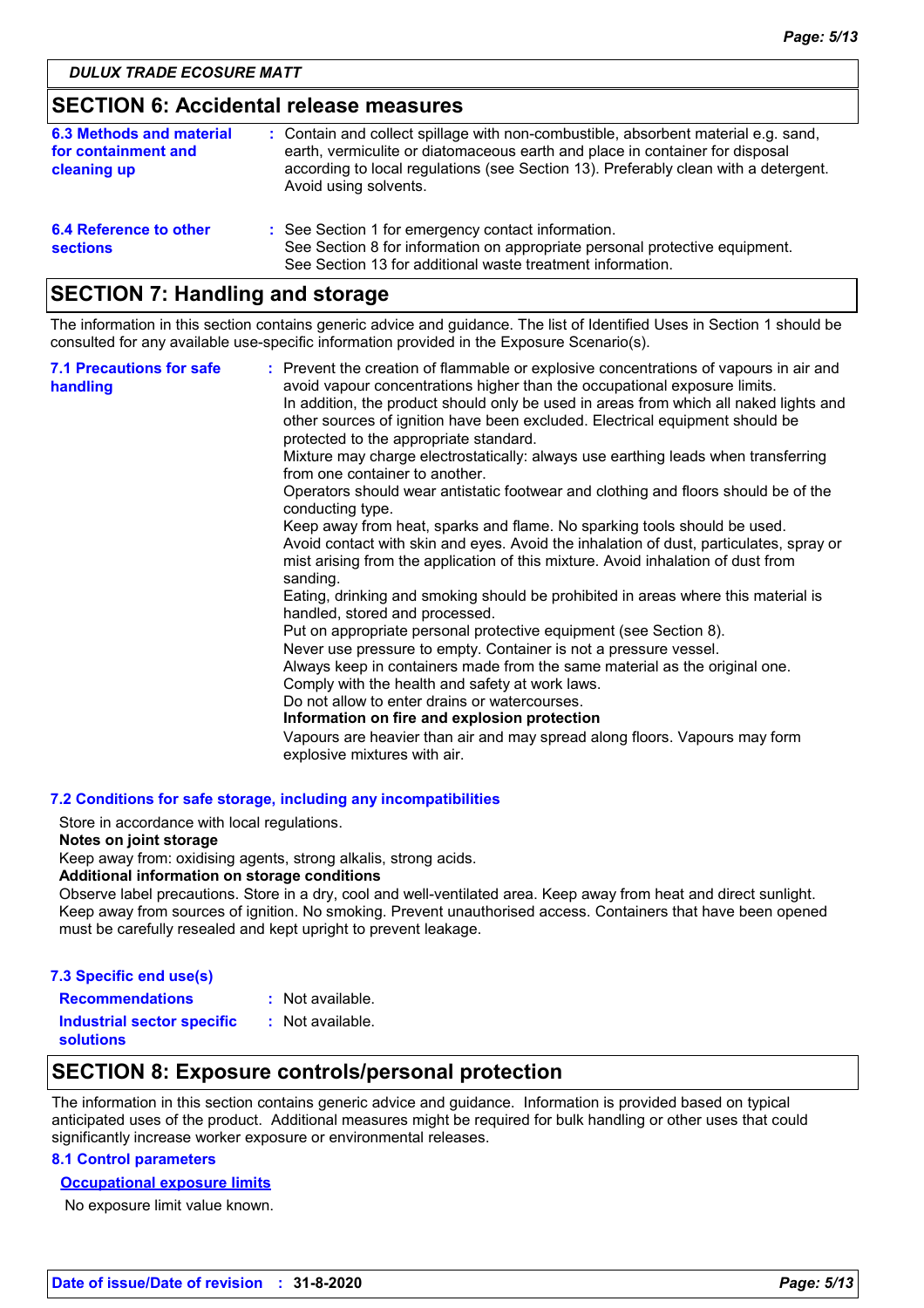## **SECTION 8: Exposure controls/personal protection**

| <b>Recommended monitoring</b><br>procedures       | : If this product contains ingredients with exposure limits, personal, workplace<br>atmosphere or biological monitoring may be required to determine the effectiveness<br>of the ventilation or other control measures and/or the necessity to use respiratory<br>protective equipment. Reference should be made to monitoring standards, such as<br>the following: European Standard EN 689 (Workplace atmospheres - Guidance for<br>the assessment of exposure by inhalation to chemical agents for comparison with<br>limit values and measurement strategy) European Standard EN 14042 (Workplace<br>atmospheres - Guide for the application and use of procedures for the assessment<br>of exposure to chemical and biological agents) European Standard EN 482<br>(Workplace atmospheres - General requirements for the performance of procedures<br>for the measurement of chemical agents) Reference to national guidance<br>documents for methods for the determination of hazardous substances will also be<br>required. |
|---------------------------------------------------|------------------------------------------------------------------------------------------------------------------------------------------------------------------------------------------------------------------------------------------------------------------------------------------------------------------------------------------------------------------------------------------------------------------------------------------------------------------------------------------------------------------------------------------------------------------------------------------------------------------------------------------------------------------------------------------------------------------------------------------------------------------------------------------------------------------------------------------------------------------------------------------------------------------------------------------------------------------------------------------------------------------------------------|
| <b>DNELS/DMELS</b>                                |                                                                                                                                                                                                                                                                                                                                                                                                                                                                                                                                                                                                                                                                                                                                                                                                                                                                                                                                                                                                                                    |
| No DNELs/DMELs available.                         |                                                                                                                                                                                                                                                                                                                                                                                                                                                                                                                                                                                                                                                                                                                                                                                                                                                                                                                                                                                                                                    |
| <b>PNECs</b>                                      |                                                                                                                                                                                                                                                                                                                                                                                                                                                                                                                                                                                                                                                                                                                                                                                                                                                                                                                                                                                                                                    |
| No PNECs available                                |                                                                                                                                                                                                                                                                                                                                                                                                                                                                                                                                                                                                                                                                                                                                                                                                                                                                                                                                                                                                                                    |
| <b>8.2 Exposure controls</b>                      |                                                                                                                                                                                                                                                                                                                                                                                                                                                                                                                                                                                                                                                                                                                                                                                                                                                                                                                                                                                                                                    |
| <b>Appropriate engineering</b><br><b>controls</b> | : Provide adequate ventilation. Where reasonably practicable, this should be<br>achieved by the use of local exhaust ventilation and good general extraction. If<br>these are not sufficient to maintain concentrations of particulates and solvent<br>vapours below the OEL, suitable respiratory protection must be worn.                                                                                                                                                                                                                                                                                                                                                                                                                                                                                                                                                                                                                                                                                                        |
| <b>Individual protection measures</b>             |                                                                                                                                                                                                                                                                                                                                                                                                                                                                                                                                                                                                                                                                                                                                                                                                                                                                                                                                                                                                                                    |
| <b>Hygiene measures</b>                           | : Wash hands, forearms and face thoroughly after handling chemical products, before<br>eating, smoking and using the lavatory and at the end of the working period.<br>Appropriate techniques should be used to remove potentially contaminated clothing.<br>Contaminated work clothing should not be allowed out of the workplace. Wash<br>contaminated clothing before reusing. Ensure that eyewash stations and safety<br>showers are close to the workstation location.                                                                                                                                                                                                                                                                                                                                                                                                                                                                                                                                                        |
| <b>Eye/face protection</b>                        | : Use safety eyewear designed to protect against splash of liquids.                                                                                                                                                                                                                                                                                                                                                                                                                                                                                                                                                                                                                                                                                                                                                                                                                                                                                                                                                                |
| <b>Skin protection</b>                            |                                                                                                                                                                                                                                                                                                                                                                                                                                                                                                                                                                                                                                                                                                                                                                                                                                                                                                                                                                                                                                    |
| <b>Hand protection</b>                            |                                                                                                                                                                                                                                                                                                                                                                                                                                                                                                                                                                                                                                                                                                                                                                                                                                                                                                                                                                                                                                    |
| <b>Gloves</b>                                     | : When prolonged or frequently repeated contact may occur, a glove with a protection<br>class of 6 (breakthrough time >480 minutes according to EN374) is recommended.<br>Recommended gloves: Viton $\otimes$ or Nitrile, thickness $\geq 0.38$ mm.<br>When only brief contact is expected, a glove with protection class of 2 or higher<br>(breakthrough time > 30 minutes according to EN374) is recommended.<br>Recommended gloves: Nitrile, thickness ≥ 0.12 mm.<br>Gloves should be replaced regularly and if there is any sign of damage to the glove<br>material.                                                                                                                                                                                                                                                                                                                                                                                                                                                           |
|                                                   | The performance or effectiveness of the glove may be reduced by physical/chemical<br>damage and poor maintenance.                                                                                                                                                                                                                                                                                                                                                                                                                                                                                                                                                                                                                                                                                                                                                                                                                                                                                                                  |
| <b>Body protection</b>                            | : Personnel should wear antistatic clothing made of natural fibres or of high-<br>temperature-resistant synthetic fibres.                                                                                                                                                                                                                                                                                                                                                                                                                                                                                                                                                                                                                                                                                                                                                                                                                                                                                                          |
| <b>Other skin protection</b>                      | : Appropriate footwear and any additional skin protection measures should be<br>selected based on the task being performed and the risks involved and should be<br>approved by a specialist before handling this product.                                                                                                                                                                                                                                                                                                                                                                                                                                                                                                                                                                                                                                                                                                                                                                                                          |
| <b>Respiratory protection</b>                     | : If workers are exposed to concentrations above the exposure limit, they must use<br>appropriate, certified respirators.                                                                                                                                                                                                                                                                                                                                                                                                                                                                                                                                                                                                                                                                                                                                                                                                                                                                                                          |
|                                                   | OLD LEAD-BASED PAINTS:                                                                                                                                                                                                                                                                                                                                                                                                                                                                                                                                                                                                                                                                                                                                                                                                                                                                                                                                                                                                             |
|                                                   | When surfaces are to be prepared for painting, account should be taken of the age<br>of the property and the possibility that lead-pigmented paint might be present. There<br>is a possibility that ingestion or inhalation of scrapings or dust arising from the<br>preparation work could cause health effects. As a working rule you should assume<br>that this will be the case if the age of the property is pre 1960.                                                                                                                                                                                                                                                                                                                                                                                                                                                                                                                                                                                                        |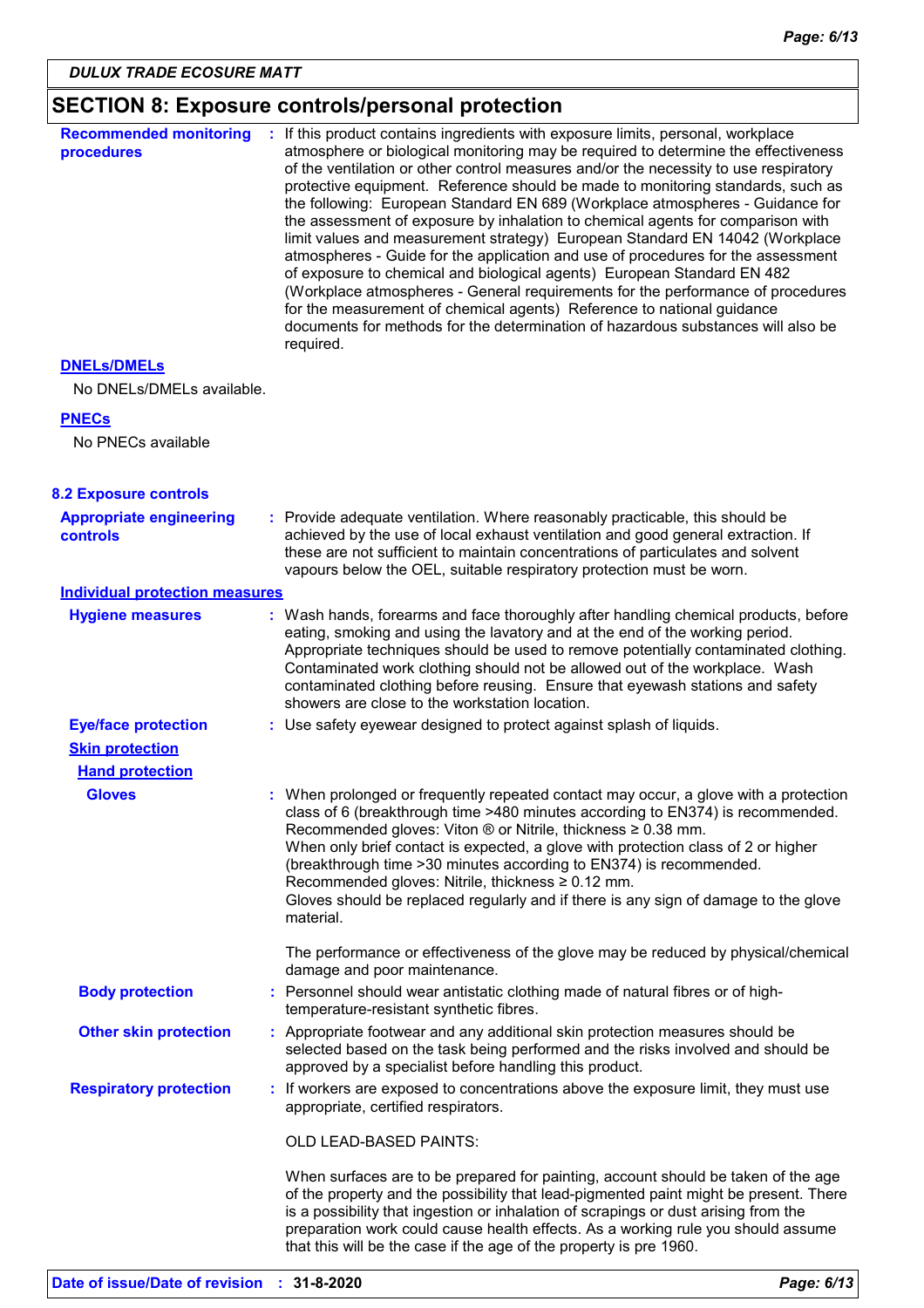### **SECTION 8: Exposure controls/personal protection**

|                                           | Where possible wet sanding or chemical stripping methods should be used with<br>surfaces of this type to avoid the creation of dust. When dry sanding cannot be<br>avoided, and effective local exhaust ventilation is not available, it is recommended<br>that a dust respirator is worn, that is approved for use with lead dusts, and its type<br>selected on the basis of the COSHH assessment, taking into account the<br>Workplace Exposure Limit for lead in air. Furthermore, steps should be taken to<br>ensure containment of the dusts created, and that all practicable measures are<br>taken to clean up thoroughly all deposits of dusts in and around the affected area. |
|-------------------------------------------|-----------------------------------------------------------------------------------------------------------------------------------------------------------------------------------------------------------------------------------------------------------------------------------------------------------------------------------------------------------------------------------------------------------------------------------------------------------------------------------------------------------------------------------------------------------------------------------------------------------------------------------------------------------------------------------------|
|                                           | Respiratory protection in case of dust or spray mist formation. (particle filter EN143<br>type P2) Respiratory protection in case of vapour formation. (half mask with<br>combination filter A2-P2 til concentrations of 0,5 Vol%.)                                                                                                                                                                                                                                                                                                                                                                                                                                                     |
|                                           | The current Control of Lead at Work Regulations approved code of practice should<br>be consulted for advice on protective clothing and personal hygiene precautions.<br>Care should also be taken to exclude visitors, members of the household and<br>especially children from the affected area, during the actual work and the<br>subsequent clean up operations. All scrapings, dust, etc. should be disposed of by<br>the professional painting contractor as Hazardous Waste.                                                                                                                                                                                                     |
|                                           | Extra precautions will also need to be taken when burning off old lead-based paints<br>because fumes containing lead will be produced. It is recommended that a<br>respirator, approved for use with particulate fumes of lead is selected on the basis<br>of the COSHH assessment, taking into account the Workplace Exposure Limit for<br>lead in air. Similar precautions to those given above about sanding should be taken<br>with reference to protective clothing, disposal of scrapings and dusts, and exclusion<br>of other personnel and especially children from the building during actual work and<br>the subsequent clean up operations.                                  |
|                                           | Avoid the inhalation of dust. Wear suitable face mask if dry sanding. Special<br>precautions should be taken during surface preparation of pre-1960s paint surfaces<br>over wood and metal as they may contain harmful lead.                                                                                                                                                                                                                                                                                                                                                                                                                                                            |
| <b>Environmental exposure</b><br>controls | : Do not allow to enter drains or watercourses.                                                                                                                                                                                                                                                                                                                                                                                                                                                                                                                                                                                                                                         |

| <b>SECTION 9: Physical and chemical properties</b> |  |  |
|----------------------------------------------------|--|--|
|----------------------------------------------------|--|--|

| Date of issue/Date of revision : 31-8-2020                 |                                                          | Page: 7/13 |
|------------------------------------------------------------|----------------------------------------------------------|------------|
| <b>Auto-ignition temperature</b>                           | : Not available.                                         |            |
| <b>Partition coefficient: n-octanol/ :</b><br>water        | Not available.                                           |            |
| <b>Solubility(ies)</b>                                     | : Easily soluble in the following materials: cold water. |            |
| <b>Relative density</b>                                    | : 1,492                                                  |            |
| <b>Vapour density</b>                                      | $:$ Not available.                                       |            |
| <b>Vapour pressure</b>                                     | : Not available.                                         |            |
| explosive limits                                           |                                                          |            |
| <b>Upper/lower flammability or</b>                         | : Not available.                                         |            |
| <b>Evaporation rate</b>                                    | Not available.                                           |            |
| <b>Flash point</b>                                         | : Not applicable.                                        |            |
| range                                                      |                                                          |            |
| Initial boiling point and boiling                          | $: 100^{\circ}$ C                                        |            |
| <b>Melting point/freezing point</b>                        | : Not available.                                         |            |
| pH                                                         | : 8,8                                                    |            |
| <b>Odour threshold</b>                                     | $:$ Not available.                                       |            |
| <b>Odour</b>                                               | $:$ Not available.                                       |            |
| <b>Colour</b>                                              | : Various: See label.                                    |            |
| <b>Physical state</b>                                      | $:$ Liquid.                                              |            |
| <b>Appearance</b>                                          |                                                          |            |
| 9.1. Information on basic physical and chemical properties |                                                          |            |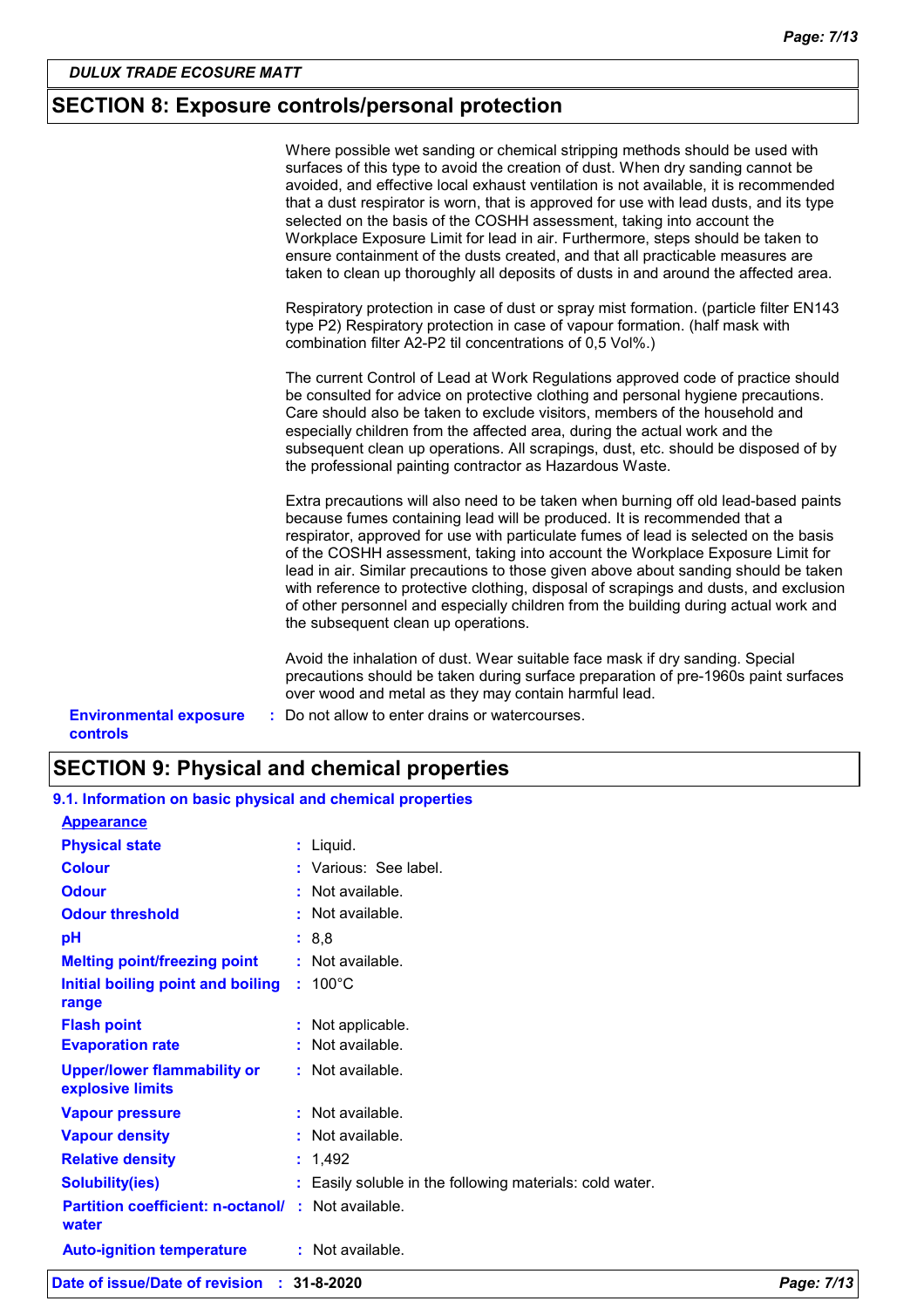### **SECTION 9: Physical and chemical properties**

| <b>Decomposition temperature</b> | : Not available.                                              |
|----------------------------------|---------------------------------------------------------------|
| <b>Viscosity</b>                 | : Kinematic (room temperature): $10,72 \text{ cm}^2/\text{s}$ |
| <b>Explosive properties</b>      | : Not available.                                              |
| <b>Oxidising properties</b>      | : Not available.                                              |
| 9.2. Other information           |                                                               |
| <b>Solubility in water</b>       | : Not available.                                              |

### **SECTION 10: Stability and reactivity**  $\therefore$  Keep away from the following materials to prevent strong exothermic reactions: oxidising agents, strong alkalis, strong acids. **10.6 Hazardous decomposition products 10.4 Conditions to avoid** : When exposed to high temperatures may produce hazardous decomposition products. **10.2 Chemical stability :** Stable under recommended storage and handling conditions (see Section 7). **:** Decomposition products may include the following materials: carbon monoxide, **10.5 Incompatible materials : 10.3 Possibility of hazardous reactions :** Under normal conditions of storage and use, hazardous reactions will not occur. **10.1 Reactivity :** No specific test data related to reactivity available for this product or its ingredients. carbon dioxide, smoke, oxides of nitrogen.

### **SECTION 11: Toxicological information**

#### **11.1 Information on toxicological effects**

There are no data available on the mixture itself. The mixture has been assessed following the conventional method of the CLP Regulation (EC) No 1272/2008 and is classified for toxicological properties accordingly. See Sections 2 and 3 for details.

Exposure to component solvent vapour concentrations in excess of the stated occupational exposure limit may result in adverse health effects such as mucous membrane and respiratory system irritation and adverse effects on the kidneys, liver and central nervous system. Symptoms and signs include headache, dizziness, fatigue, muscular weakness, drowsiness and, in extreme cases, loss of consciousness.

Solvents may cause some of the above effects by absorption through the skin. Repeated or prolonged contact with the mixture may cause removal of natural fat from the skin, resulting in non-allergic contact dermatitis and absorption through the skin.

If splashed in the eyes, the liquid may cause irritation and reversible damage.

Ingestion may cause nausea, diarrhea and vomiting.

This takes into account, where known, delayed and immediate effects and also chronic effects of components from short-term and long-term exposure by oral, inhalation and dermal routes of exposure and eye contact.

Contains methylisothiazolinone, 1,2-benzisothiazol-3(2H)-one, C(M)IT/MIT(3:1). May produce an allergic reaction.

#### **Acute toxicity**

**Conclusion/Summary :** Not available.

#### **Acute toxicity estimates**

Not available.

#### **Irritation/Corrosion**

| <b>Product/ingredient name</b>                    | <b>Result</b>          | <b>Species</b> | <b>Score</b> | <b>Exposure</b>     | <b>Observation</b> |
|---------------------------------------------------|------------------------|----------------|--------------|---------------------|--------------------|
| $C(M)$ IT/MIT $(3:1)$                             | Skin - Severe irritant | Human          |              | $ 0.01$ Percent $ $ |                    |
| <b>Conclusion/Summary</b><br><b>Sensitisation</b> | $:$ Not available.     |                |              |                     |                    |
| <b>Conclusion/Summary</b><br><b>Mutagenicity</b>  | $:$ Not available.     |                |              |                     |                    |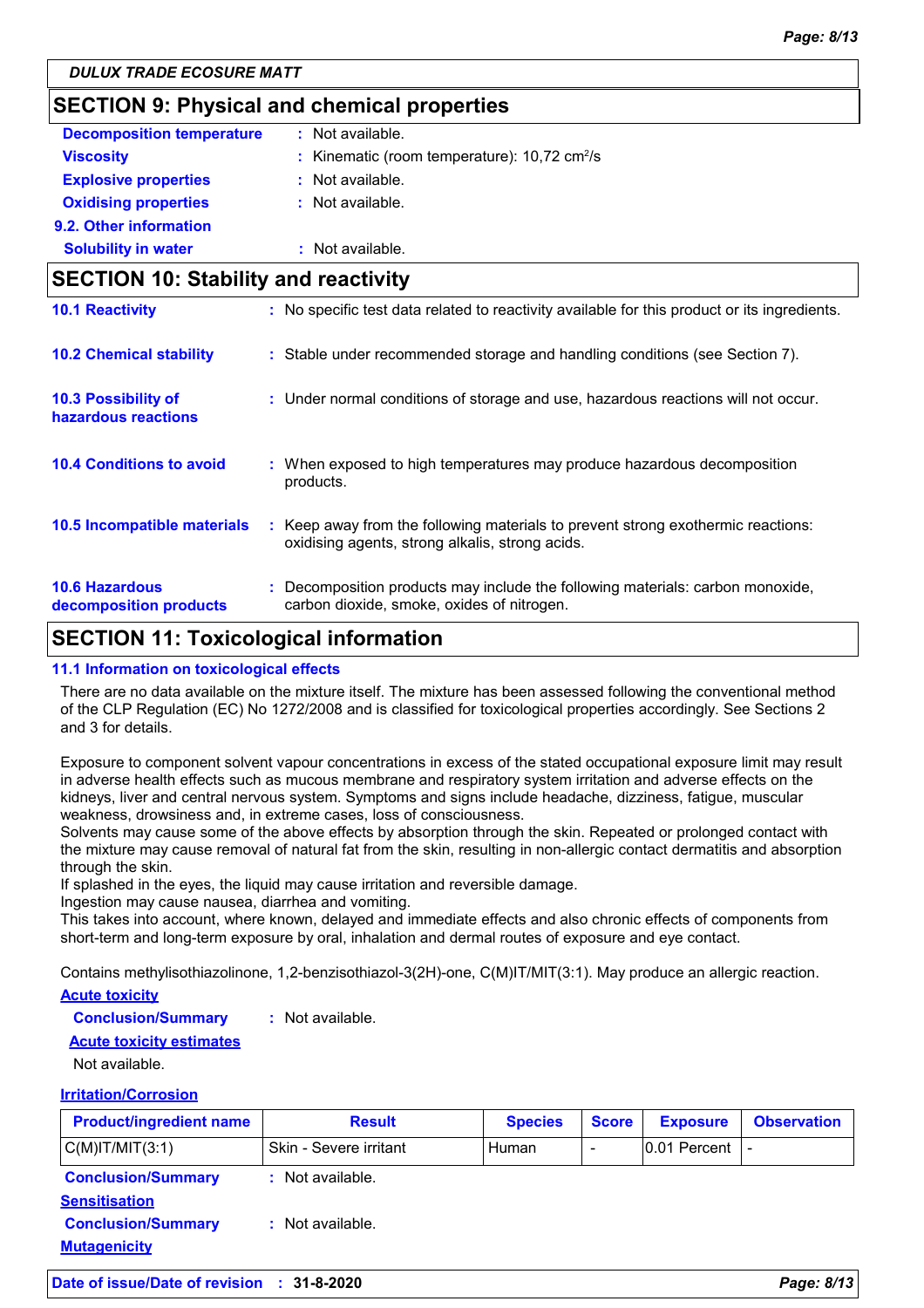### **SECTION 11: Toxicological information**

| <b>Conclusion/Summary</b>                                 | : Not available. |
|-----------------------------------------------------------|------------------|
| <b>Carcinogenicity</b>                                    |                  |
| <b>Conclusion/Summary</b>                                 | : Not available. |
| <b>Reproductive toxicity</b>                              |                  |
| <b>Conclusion/Summary</b>                                 | : Not available. |
| Teratogenicity                                            |                  |
| <b>Conclusion/Summary</b>                                 | : Not available. |
| <b>Specific target organ toxicity (single exposure)</b>   |                  |
| Not available.                                            |                  |
| <b>Specific target organ toxicity (repeated exposure)</b> |                  |
| Not available.                                            |                  |
| <b>Aspiration hazard</b>                                  |                  |
| Not available.                                            |                  |
|                                                           |                  |
|                                                           |                  |

#### **Other information :** : Not available.

### **SECTION 12: Ecological information**

#### **12.1 Toxicity**

There are no data available on the mixture itself. Do not allow to enter drains or watercourses.

The mixture has been assessed following the summation method of the CLP Regulation (EC) No 1272/2008 and is classified for eco-toxicological properties accordingly. See Sections 2 and 3 for details.

| <b>Product/ingredient name</b> | <b>Result</b>        | <b>Species</b>                    | <b>Exposure</b> |
|--------------------------------|----------------------|-----------------------------------|-----------------|
| methylisothiazolinone          | Acute EC50 0,24 mg/l | Daphnia                           | 48 hours        |
|                                | Acute LC50 0,18 mg/l | Fish                              | 96 hours        |
|                                | Acute LC50 12,4 mg/l | Fish - Lepomis Macrochirus        | 96 hours        |
|                                | Acute LC50 6 mg/l    | <b>Fish - Oncorhynchus Mykiss</b> | 96 hours        |

**Conclusion/Summary :** Not available.

#### **12.2 Persistence and degradability**

**Conclusion/Summary :** Not available.

#### **12.3 Bioaccumulative potential**

Not available.

| <b>12.4 Mobility in soil</b>                                         |                  |
|----------------------------------------------------------------------|------------------|
| <b>Soil/water partition</b><br><b>coefficient</b> (K <sub>oc</sub> ) | : Not available. |
| <b>Mobility</b>                                                      | : Not available. |

#### **12.5 Results of PBT and vPvB assessment**

| <b>PBT</b>  | : Not applicable. |
|-------------|-------------------|
| <b>vPvB</b> | : Not applicable. |

**12.6 Other adverse effects** : No known significant effects or critical hazards.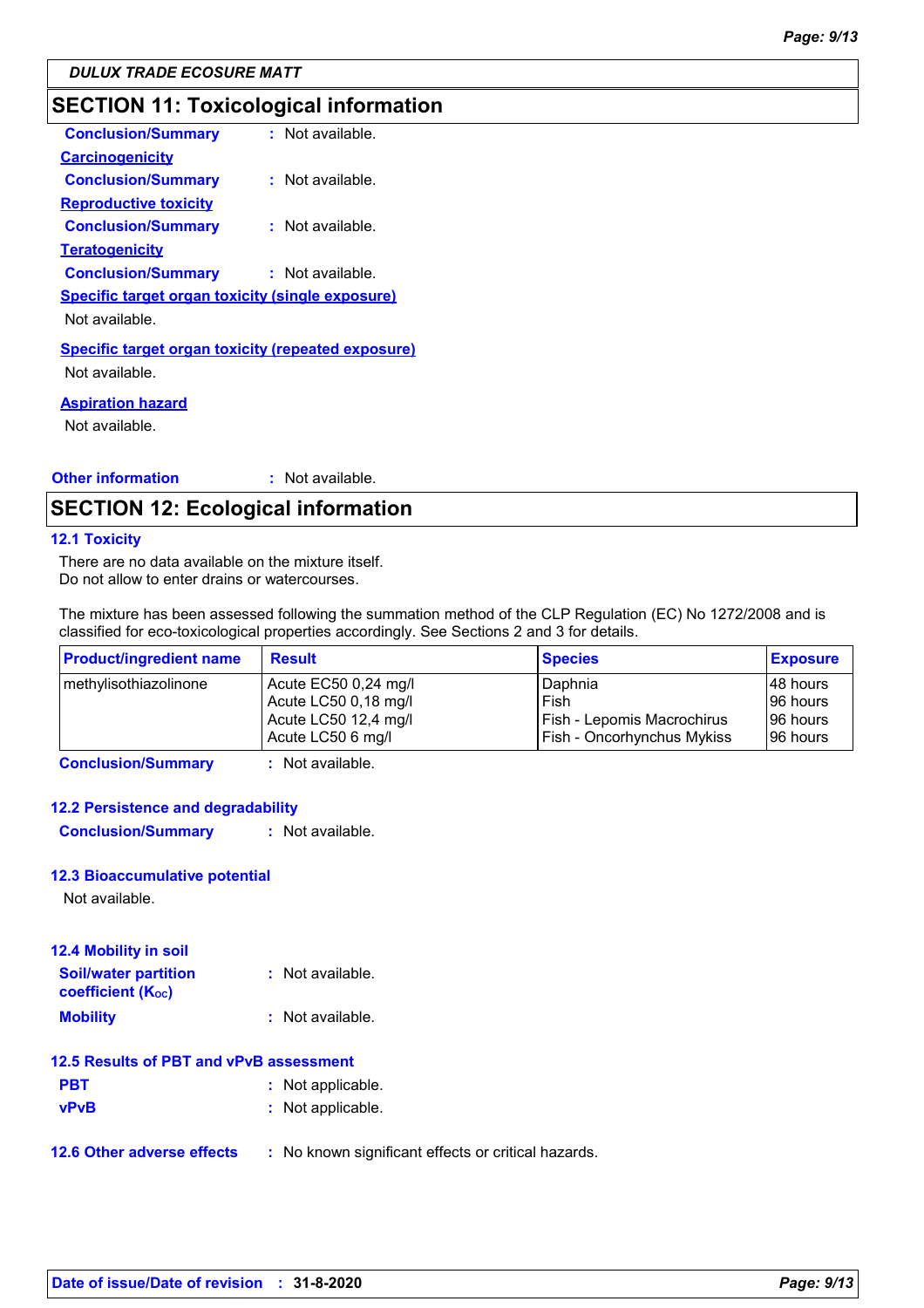### **SECTION 13: Disposal considerations**

The information in this section contains generic advice and guidance. The list of Identified Uses in Section 1 should be consulted for any available use-specific information provided in the Exposure Scenario(s).

#### **13.1 Waste treatment methods**

| <b>Product</b>                 |                                                                                                                                                                                                                                                                                                                                              |                                                                                                                                                                                                                                                                                                                                                                                                                                                                                                                |  |
|--------------------------------|----------------------------------------------------------------------------------------------------------------------------------------------------------------------------------------------------------------------------------------------------------------------------------------------------------------------------------------------|----------------------------------------------------------------------------------------------------------------------------------------------------------------------------------------------------------------------------------------------------------------------------------------------------------------------------------------------------------------------------------------------------------------------------------------------------------------------------------------------------------------|--|
| <b>Methods of disposal</b>     | all authorities with jurisdiction.                                                                                                                                                                                                                                                                                                           | : The generation of waste should be avoided or minimised wherever possible.<br>Disposal of this product, solutions and any by-products should at all times comply<br>with the requirements of environmental protection and waste disposal legislation<br>and any regional local authority requirements. Dispose of surplus and non-<br>recyclable products via a licensed waste disposal contractor. Waste should not be<br>disposed of untreated to the sewer unless fully compliant with the requirements of |  |
| <b>Hazardous waste</b>         |                                                                                                                                                                                                                                                                                                                                              | : The classification of the product may meet the criteria for a hazardous waste.                                                                                                                                                                                                                                                                                                                                                                                                                               |  |
| <b>Disposal considerations</b> |                                                                                                                                                                                                                                                                                                                                              | Do not allow to enter drains or watercourses.<br>Dispose of according to all federal, state and local applicable regulations.<br>If this product is mixed with other wastes, the original waste product code may no<br>longer apply and the appropriate code should be assigned.<br>For further information, contact your local waste authority.                                                                                                                                                               |  |
| <b>Packaging</b>               |                                                                                                                                                                                                                                                                                                                                              |                                                                                                                                                                                                                                                                                                                                                                                                                                                                                                                |  |
| <b>Methods of disposal</b>     |                                                                                                                                                                                                                                                                                                                                              | : The generation of waste should be avoided or minimised wherever possible. Waste<br>packaging should be recycled. Incineration or landfill should only be considered<br>when recycling is not feasible.                                                                                                                                                                                                                                                                                                       |  |
| <b>Disposal considerations</b> |                                                                                                                                                                                                                                                                                                                                              | Using information provided in this safety data sheet, advice should be obtained from<br>the relevant waste authority on the classification of empty containers.<br>Empty containers must be scrapped or reconditioned.<br>Dispose of containers contaminated by the product in accordance with local or<br>national legal provisions.                                                                                                                                                                          |  |
| <b>Type of packaging</b>       | European waste catalogue (EWC)                                                                                                                                                                                                                                                                                                               |                                                                                                                                                                                                                                                                                                                                                                                                                                                                                                                |  |
| <b>CEPE Paint Guidelines</b>   | 15 01 10*                                                                                                                                                                                                                                                                                                                                    | packaging containing residues of or contaminated by<br>hazardous substances                                                                                                                                                                                                                                                                                                                                                                                                                                    |  |
| <b>Special precautions</b>     | : This material and its container must be disposed of in a safe way. Care should be<br>taken when handling emptied containers that have not been cleaned or rinsed out.<br>Empty containers or liners may retain some product residues. Avoid dispersal of<br>spilt material and runoff and contact with soil, waterways, drains and sewers. |                                                                                                                                                                                                                                                                                                                                                                                                                                                                                                                |  |

### **SECTION 14: Transport information**

### **Information pertaining to IATA and ADN is considered not relevant since the material is not packaged in the correct approved packaging required of these methods of transport.**

|                                                                                      | <b>ADR</b>           | <b>IMDG</b>     |
|--------------------------------------------------------------------------------------|----------------------|-----------------|
| 14.1 UN number                                                                       | Not regulated.       | Not regulated.  |
| 14.2 UN proper<br>shipping name                                                      | Not applicable.      | Not applicable. |
| <b>14.3 Transport</b><br>hazard class(es)<br><b>Class</b><br><b>Subsidiary class</b> | Not applicable.<br>- | Not applicable. |
| <b>14.4 Packing group</b>                                                            | Not applicable.      | Not applicable. |
| 14.5<br><b>Environmental</b><br><b>hazards</b>                                       |                      |                 |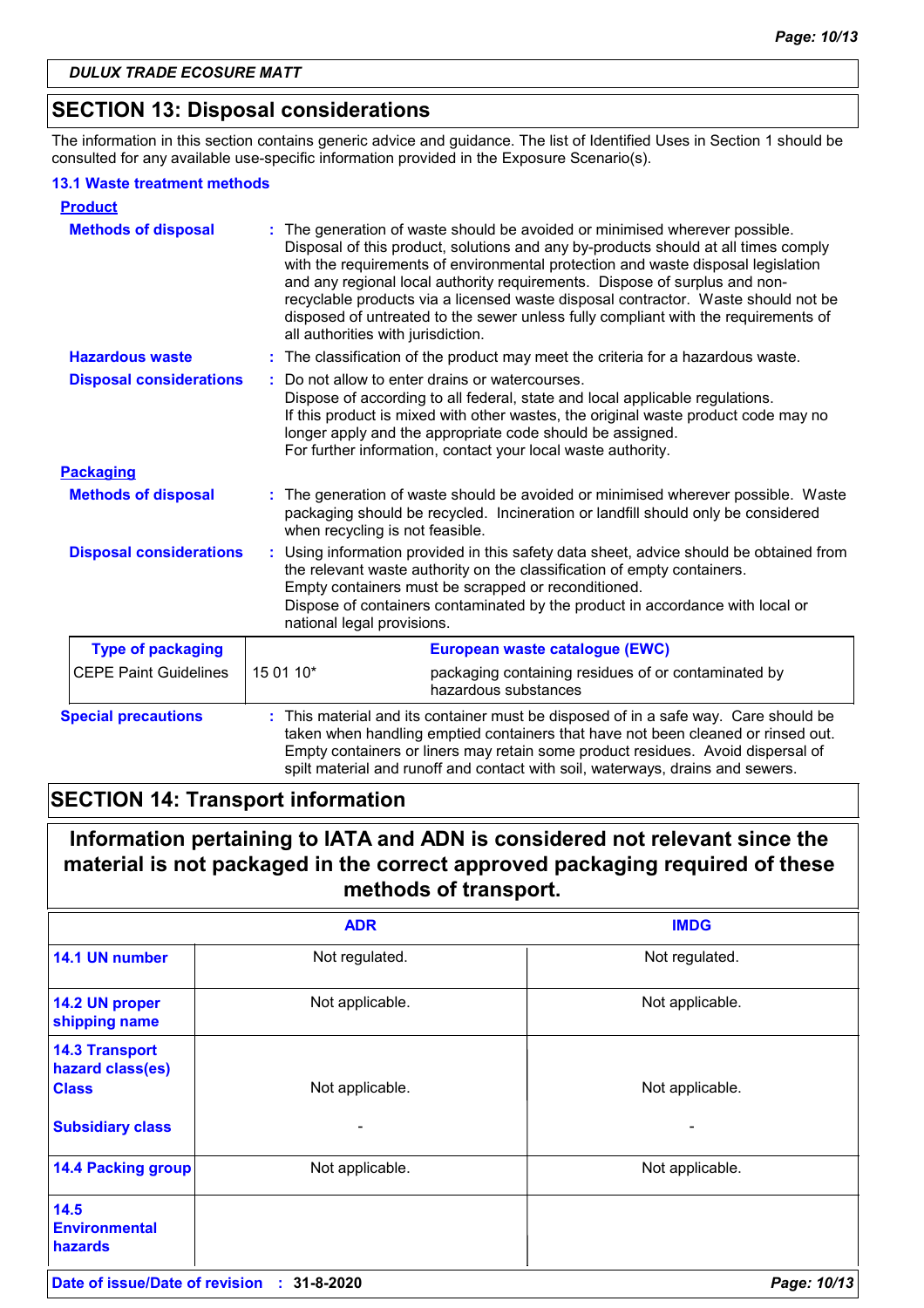### **Information pertaining to IATA and ADN is considered not relevant since the material is not packaged in the correct approved packaging required of these methods of transport.**

| <b>Marine pollutant</b>                                                                                   | No.                                                                                                                                                                                                                    | No.             |  |  |  |
|-----------------------------------------------------------------------------------------------------------|------------------------------------------------------------------------------------------------------------------------------------------------------------------------------------------------------------------------|-----------------|--|--|--|
| <b>Marine pollutant</b><br>substances                                                                     |                                                                                                                                                                                                                        | Not available.  |  |  |  |
| <b>14.6 Special</b><br>precautions for<br><b>user</b>                                                     | Transport within user's premises: always<br>transport in closed containers that are upright<br>and secure. Ensure that persons transporting<br>the product know what to do in the event of an<br>accident or spillage. |                 |  |  |  |
| <b>HI/Kemler number</b>                                                                                   | Not available.                                                                                                                                                                                                         |                 |  |  |  |
| <b>Emergency</b><br>schedules (EmS)                                                                       |                                                                                                                                                                                                                        | Not applicable. |  |  |  |
| 14.7 Transport in bulk<br>: Not applicable.<br>according to Annex II of<br><b>MARPOL and the IBC Code</b> |                                                                                                                                                                                                                        |                 |  |  |  |
| <b>Additional</b><br>information                                                                          |                                                                                                                                                                                                                        |                 |  |  |  |
|                                                                                                           |                                                                                                                                                                                                                        |                 |  |  |  |

### **SECTION 15: Regulatory information**

### **15.1 Safety, health and environmental regulations/legislation specific for the substance or mixture**

#### **EU Regulation (EC) No. 1907/2006 (REACH)**

#### **Annex XIV - List of substances subject to authorisation**

#### **Annex XIV**

None of the components are listed, or the component present is below its threshold.

#### **Substances of very high concern**

None of the components are listed, or the component present is below its threshold.

#### **Annex XVII - Restrictions : Not applicable.**

**on the manufacture, placing on the market and use of certain dangerous substances, mixtures and articles**

#### **Other EU regulations**

**VOC for Ready-for-Use Mixture :** Not applicable.

**Ozone depleting substances (1005/2009/EU)**

Not listed.

### **Prior Informed Consent (PIC) (649/2012/EU)**

Not listed.

#### **Seveso Directive**

This product is not controlled under the Seveso Directive.

#### **International regulations**

**Chemical Weapon Convention List Schedules I, II & III Chemicals**

#### Not listed.

**Montreal Protocol (Annexes A, B, C, E)**

Not listed.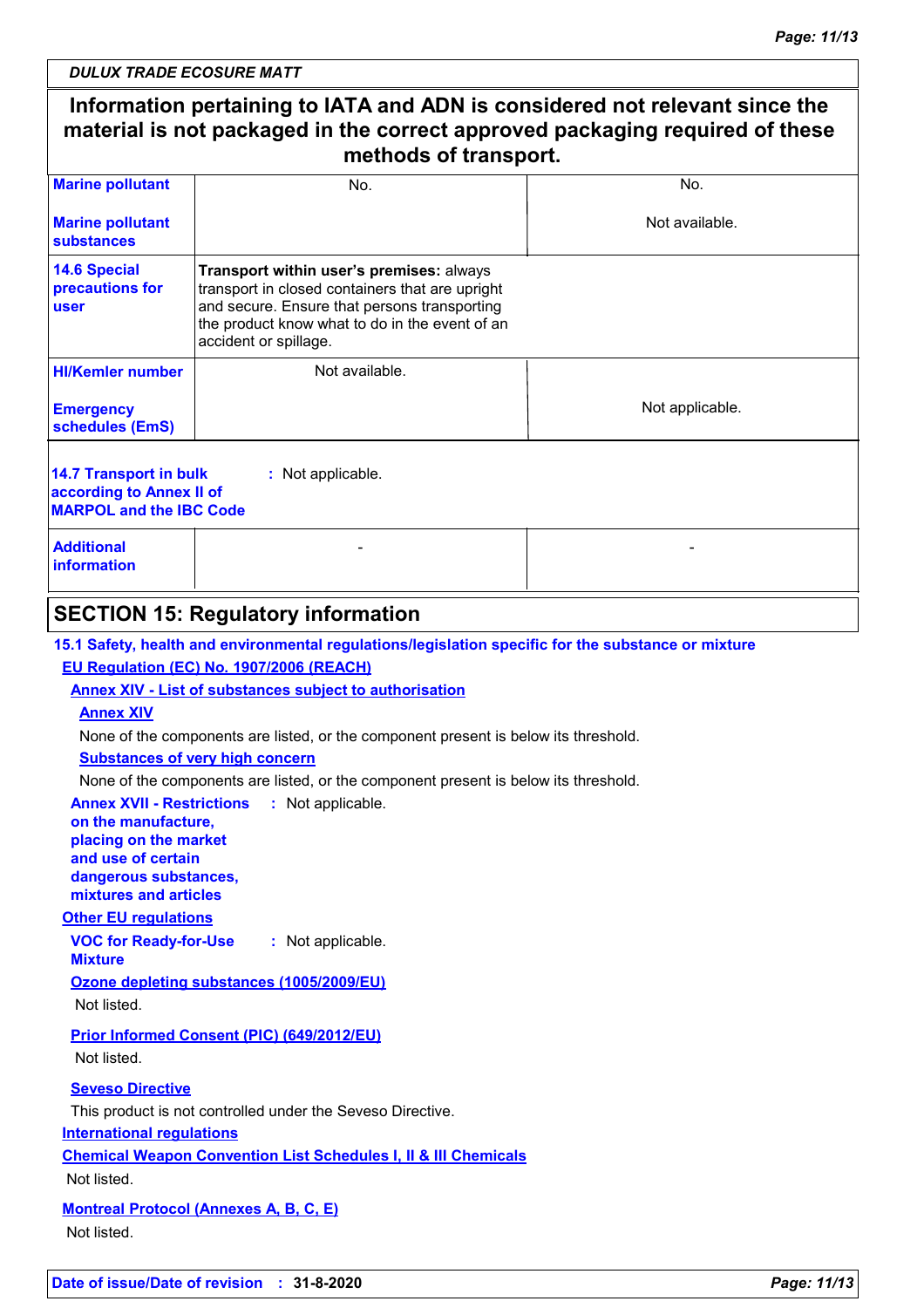### **SECTION 15: Regulatory information**

**Stockholm Convention on Persistent Organic Pollutants** Not listed.

**Rotterdam Convention on Prior Informed Consent (PIC)** Not listed.

#### **UNECE Aarhus Protocol on POPs and Heavy Metals**

Not listed.

#### **15.2 Chemical safety :** No Chemical Safety Assessment has been carried out.

**assessment**

### **SECTION 16: Other information**

#### **CEPE code :** 1

 $\nabla$  Indicates information that has changed from previously issued version.

|  | <b>Abbreviations and acronyms : ATE = Acute Toxicity Estimate</b>             |
|--|-------------------------------------------------------------------------------|
|  | CLP = Classification, Labelling and Packaging Regulation [Regulation (EC) No. |
|  | 1272/2008]                                                                    |
|  | DMEL = Derived Minimal Effect Level                                           |
|  | DNEL = Derived No Effect Level                                                |
|  | EUH statement = CLP-specific Hazard statement                                 |
|  | PBT = Persistent, Bioaccumulative and Toxic                                   |
|  | <b>PNEC</b> = Predicted No Effect Concentration                               |
|  | <b>RRN = REACH Registration Number</b>                                        |
|  | vPvB = Very Persistent and Very Bioaccumulative                               |

#### **Procedure used to derive the classification according to Regulation (EC) No. 1272/2008 [CLP/GHS]**

| <b>Classification</b>   | <b>Justification</b> |
|-------------------------|----------------------|
| Skin Sens. 1, H317      | Calculation method   |
| Aquatic Chronic 3, H412 | Calculation method   |

#### **Full text of abbreviated H statements**

| H <sub>301</sub> | Toxic if swallowed.                                   |
|------------------|-------------------------------------------------------|
| H310             | Fatal in contact with skin.                           |
| H311             | Toxic in contact with skin.                           |
| H314             | Causes severe skin burns and eye damage.              |
| H317             | May cause an allergic skin reaction.                  |
| H318             | Causes serious eye damage.                            |
| H330             | Fatal if inhaled.                                     |
| H400             | Very toxic to aquatic life.                           |
| H410             | Very toxic to aquatic life with long lasting effects. |
| H412             | Harmful to aquatic life with long lasting effects.    |

#### **Full text of classifications [CLP/GHS]**

| Date of issue/ Date of  | $: 31 - 8 - 2020$ |                                                 |
|-------------------------|-------------------|-------------------------------------------------|
| <b>Date of printing</b> | $: 8-9-2020$      |                                                 |
| Skin Sens. 1A, H317     |                   | SKIN SENSITISATION - Category 1A                |
| Skin Sens. 1, H317      |                   | SKIN SENSITISATION - Category 1                 |
| Skin Corr. 1C, H314     |                   | SKIN CORROSION/IRRITATION - Category 1C         |
| Skin Corr. 1B, H314     |                   | SKIN CORROSION/IRRITATION - Category 1B         |
| Eye Dam. 1, H318        |                   | SERIOUS EYE DAMAGE/EYE IRRITATION - Category 1  |
| EUH071                  |                   | Corrosive to the respiratory tract.             |
| Aquatic Chronic 3, H412 |                   | LONG-TERM (CHRONIC) AQUATIC HAZARD - Category 3 |
| Aquatic Chronic 1, H410 |                   | LONG-TERM (CHRONIC) AQUATIC HAZARD - Category 1 |
| Aquatic Acute 1, H400   |                   | SHORT-TERM (ACUTE) AQUATIC HAZARD - Category 1  |
| Acute Tox. 3, H311      |                   | ACUTE TOXICITY (dermal) - Category 3            |
| Acute Tox. 3, H301      |                   | <b>ACUTE TOXICITY (oral) - Category 3</b>       |
| Acute Tox. 2, H330      |                   | <b>ACUTE TOXICITY (inhalation) - Category 2</b> |
| Acute Tox. 2, H310      |                   | ACUTE TOXICITY (dermal) - Category 2            |

**revision**